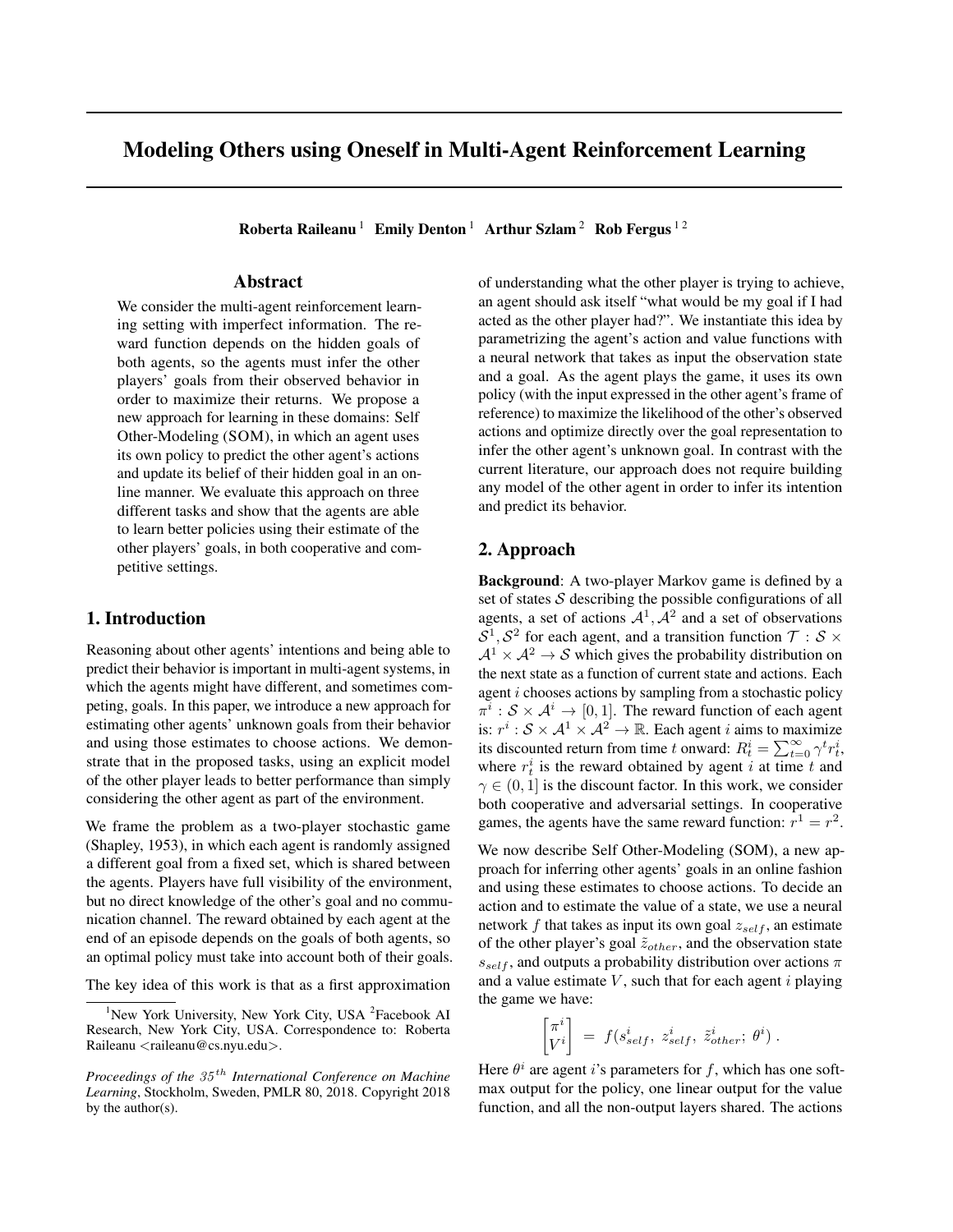are sampled from policy  $\pi^i$ . The state  $s_{self}^i$  contains the observation features from agent i's viewpoint.

We propose that each agent models the behavior of the other player using its own policy. Thus, each agent uses its own network  $f$  in two ways: acting mode, in which the agent uses f to choose its actions and inference mode, in which the agent uses  $f$  to infer the other agent's goal. For notation purposes, whenever  $f$  is used in acting mode (inference mode) we will refer to it as  $f_{self}$  ( $f_{other}$ ):

$$
\textbf{acting mode: } f_{self}(s_{self}, z_{self}, \tilde{z}_{other}; \theta) \qquad (1)
$$

**inference mode:**  $f_{other}(s_{other}, \tilde{z}_{other}, z_{self}; \theta)$ . (2)

The two modes have different relative placements of the network's inputs  $z_{self}$  and  $\tilde{z}_{other}$ . Additionally, since the environment is fully observed, the observation state of the two agents differs only by the specification of the agent's identity on the map (i.e. each agent will be able to distinguish between its own location and the other's location). Hence, in acting mode, the network  $f_{self}$  will take as input  $s_{self}$  (with the identity of the acting agent at the location of the *self*) and in inference mode, the network  $f_{other}$  will take as input  $s_{other}$  (with the identity of the acting agent at the location of the *other*).

At each step, the agent uses equation (2) to output an estimate of the probability distribution over the other agent's actions. Then, the agent uses supervision of the other's true action to backpropagate through  $f_{other}$  (without updating its paramters) and directly optimize over its input  $\tilde{z}_{other}$ , the estimate of the other agent's goal. The number of optimization steps used to update  $\tilde{z}_{other}$  is a hyperparameter that can vary with the game. The new estimate  $\tilde{z}_{other}$  is used as input to  $f_{self}$  in (1) for choosing the self agent's next action. Figure 1 illustrates this technique.

Note that the network  $f$  is never updated during inference mode (i.e. using supervision of the other agent's actions), f's parameters  $\theta$  are updated only at the end of each episode using Asynchronous Advantage Actor-Critic (A3C) (Mnih et al., 2016) with reward signal obtained by the self agent. In contrast,  $\tilde{z}_{other}$  is updated (multiple times) at each step in the game.

Algorithm 1 represents the pseudo-code for training a SOM agent for one episode. The procedure is formulated from the viewpoint of a single agent. Since the goals are discrete in all the tasks considered here, the agent's goal  $z_{self}$  is encoded as a one-hot vector of dimension equal to the total number of possible goals in the game. In line 6,  $s_{self}^i$  is the self's observation state from the perspective of agent  $i$ , which is the same as the other's observation state from the perspective of agent j,  $s_{other}^j$ .

We consider a continuous vector  $\tilde{z}_{other}$  of the same dimension as  $z_{self}$ , such that the estimate of the other agent's

Algorithm 1 SOM training for one episode 1: procedure SELF OTHER-MODELING 2: for  $k := 1$ , num players do  $3:$  $\frac{k}{other} \leftarrow \frac{1}{ngoals} \mathbf{1}_{ngoals}$ 4: game.reset() 5: for step := 1, episode\_length do  $6:$  $\sum_{self}^{i} = s_{other}^{j} \leftarrow$  game.get\_state() 7:  $\tilde{z}_{other}^{OH,i} = \text{one-hot}(\text{argmax}(\text{softmax}(\tilde{z}_{other}^i))$ 8:  $\vec{s}_{self}, \vec{V}_{self}^i \leftarrow f_{self}^i(s_{self}^i,z_{self}^i,\tilde{z}_{other}^{OH,i};\theta^i)$ 9:  $\frac{i}{self} \sim \pi_{self}^i$ 10: game.action $(a_{self}^i)$ 11: **for**  $k := 1$ , num inference steps **do**  $12:$  $\begin{array}{l} GS,j \ \hline \delta_{other} = \hbox{gumbel}.\hbox{soft}(\hbox{softmax}(\tilde{z}_{other}^j)) \ \tilde{z}_{other}^j \leftarrow f_{other}^j(s_{other}^j, \tilde{z}_{other}^{GS,j}, \tilde{z}_{other}^j; \theta^j) \end{array}$  $13:$ 14:  $\text{loss} = \text{cross\_entropy}\text{.loss}(\tilde{\pi}_{other}^j, a_{self}^i)$ 15: loss.backward() 16: update $(\tilde{z}_{other}^j)$ 17: **for**  $k := 1$ , num players **do** 18: policy.update $(\theta^k)$ 

goal is a sample from the Categorical distribution with class probabilities  $softmax(\tilde{z}_{other})$ . Thus, the estimate of the other's goal is given by the one-hot vector  $\tilde{z}_{other}^{OH}$ , as shown in line 7. At the beginning of each game, the estimate of the other's goal  $\tilde{z}_{other}^{OH}$  is randomly initialized, as illustrated in line 3, where  $\mathbf{1}_{n \text{q} o a l s}$  represents a vector of all ones with the size equal to the number of possible goals.

In inference mode, the estimate of the other agent's goal is expressed as a sample from the Gumbel-Softmax distribution (Jang et al., 2016; Maddison et al., 2016),  $\tilde{z}_{other}^{GS}$ , as shown in line 12, where gumbel soft(p) = softmax[g +  $log(p)$ ), with q sampled from the Gumbel distribution and the softmax temperature  $\tau = 1$ . To update the estimate of the other's goal, we directly optimize  $\tilde{z}_{other}$  by using the cross-entropy loss to backpropagate through  $f_{other}$  (lines 14, 15, 16).



Figure 1. Our Self Other-Model (SOM) architecture.

The agents' policies are parametrized by long short-term memory (LSTM) cells (Hochreiter & Schmidhuber, 1997)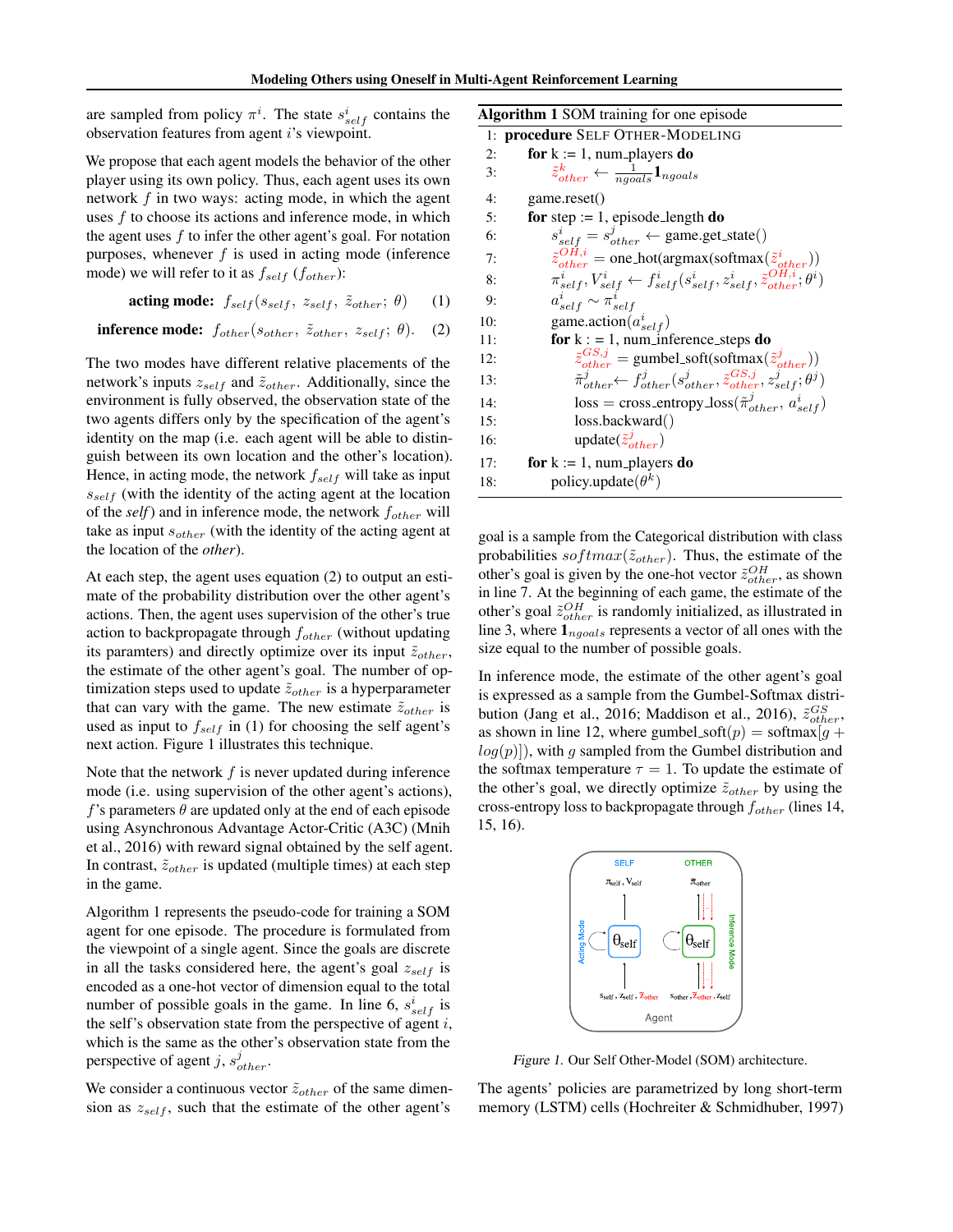with two fully-connected linear layers, and exponential linear unit (ELU) (Clevert et al., 2015) activations. The weights of the networks are initialized with semi-orthogonal matrices, as described in Saxe et al. (2013) and zero bias.

# 3. Related Work

Multi-Agent Learning. Recent work in deep multi-agent RL focuses on partially visible, fully cooperative settings (Foerster et al., 2016a;b; Omidshafiei et al., 2017) and emergent communication (Lazaridou et al., 2016; Foerster et al., 2016a; Sukhbaatar et al., 2016; Das et al., 2017; Mordatch & Abbeel, 2017). Lerer & Peysakhovich (2017) design RL agents that are able to maintain cooperation in complex social dilemmas by generalizing a well-known game theoretic strategy called tit-for-tat (Axelrod, 2006), to multiagent Markov games. Leibo et al. (2017) considers semicooperative multi-agent environments in which the agents develop cooperative or competitive strategies depending on the task type and reward structure. Similarly, Lowe et al. (2017) proposes a centralized actor-critic architecture for efficient training in settings with such mixed strategies. Our setting is different since we do not allow communication between the agents, so the players have to indirectly reason about others' intentions from their observed behavior.

Intent Recognition. Research on plan, activity, and intent recognition has a long history, but it usually assumes domain knowledge or a form of rationality and uses techniques such as Bayesian inference or Hidden Markov Models (Sukthankar et al., 2014). The field of inverse reinforcement learning (IRL) (Russell, 1998; Ng et al., 2000; Abbeel & Ng, 2004) is also related to the problem considered here. IRL's aim is to infer the reward function of an agent by observing its behavior, which is assumed to be nearly optimal. In contrast, our approach uses the observed actions of the other player to directly infer its goal in an online manner, which is then used by the agent when acting in the environment. This avoids the need for collecting offline samples of the other's (state, action) pairs in order to estimate its reward function and use it to learn a policy. The more recent papers by Hadfield-Menell et al. (2016; 2017) are also concerned with the problem of inferring intentions, but their focus is on human-robot interaction and value alignment. Motivated by similar goals, Chandrasekaran et al. (2017) consider the problem of building a theory of AI's mind, in order to improve human-AI interaction and the interpretability of AI systems. Recent work in cognitive science attempts to understand human decision-making by using a hierarchical model of social agency that infers human intentions for choosing a strategy (Kleiman-Weiner et al., 2016). However, none of these papers design algorithms that explicitly model other artificial agents in the environment or estimate their intentions, with the purpose of improving their decision

making.

Modeling Other Agents. Opponent modeling has been extensively studied in games of imperfect information. Yet most previous approaches focuses on developing models with domain-specific probabilistic priors or strategy parametrizations. In contrast, our work proposes a more general framework for opponent modeling. Davidson (1999) uses an MLP to predict opponent actions given a game history, but the agents cannot adapt to their opponents' behavior online. Lockett et al. (2007) designs a neural network architecture to identify the opponent type by learning a mixture of weights over a given set of cardinal opponents, but the game does not unfold within the RL framework.

The closest work to ours is Foerster et al. (2017) and He et al. (2016). Foerster et al. (2017) designs RL agents that take into account the learning of other agents in the environment when updating their own policies. This enables the agents to discover self-interested yet collaborative strategies such as tit-for-tat in the iterated prisoner's dilemma. While our work does not explicitly attempt to shape the learning of other agents, it has the advantage that agents can update their beliefs during an episode and change their strategies online to gain more reward. Our setting is also different in that it considers that each agent has some hidden information needed by the other player to maximize its return.

Our work is very much in line with He et al. (2016), where the authors build a general framework for modeling other agents in the reinforcement learning setting. He et al. (2016) proposes a model that jointly learns a policy and the behavior of opponents by encoding observations of the opponent into a DQN. Their Mixture of Experts architecture is able to discover different opponent strategy patterns in two competitive tasks. In our approach, rather than using hand designed features of the other agent's behavior, the agent models others using its own policy. Another difference is that in this work, the agent runs an optimization over the input vector to infer the other agent's hidden goal, rather than using a feed-forward network. In the experiments below, we show that SOM outperforms an adaptation of the method of He et al. (2016) to our setting.

### 4. Experiments

In this section, we evaluate our model SOM on three tasks:

- The *coin game*, in Section 4.2, which is a fully cooperative task where the agents' roles are symmetric.
- The *recipe game*, in Section 4.3, which is adversarial, but with symmetric roles.
- The *door game*, in Section 4.4, which is fully cooperative but has asymmetric roles for the two players.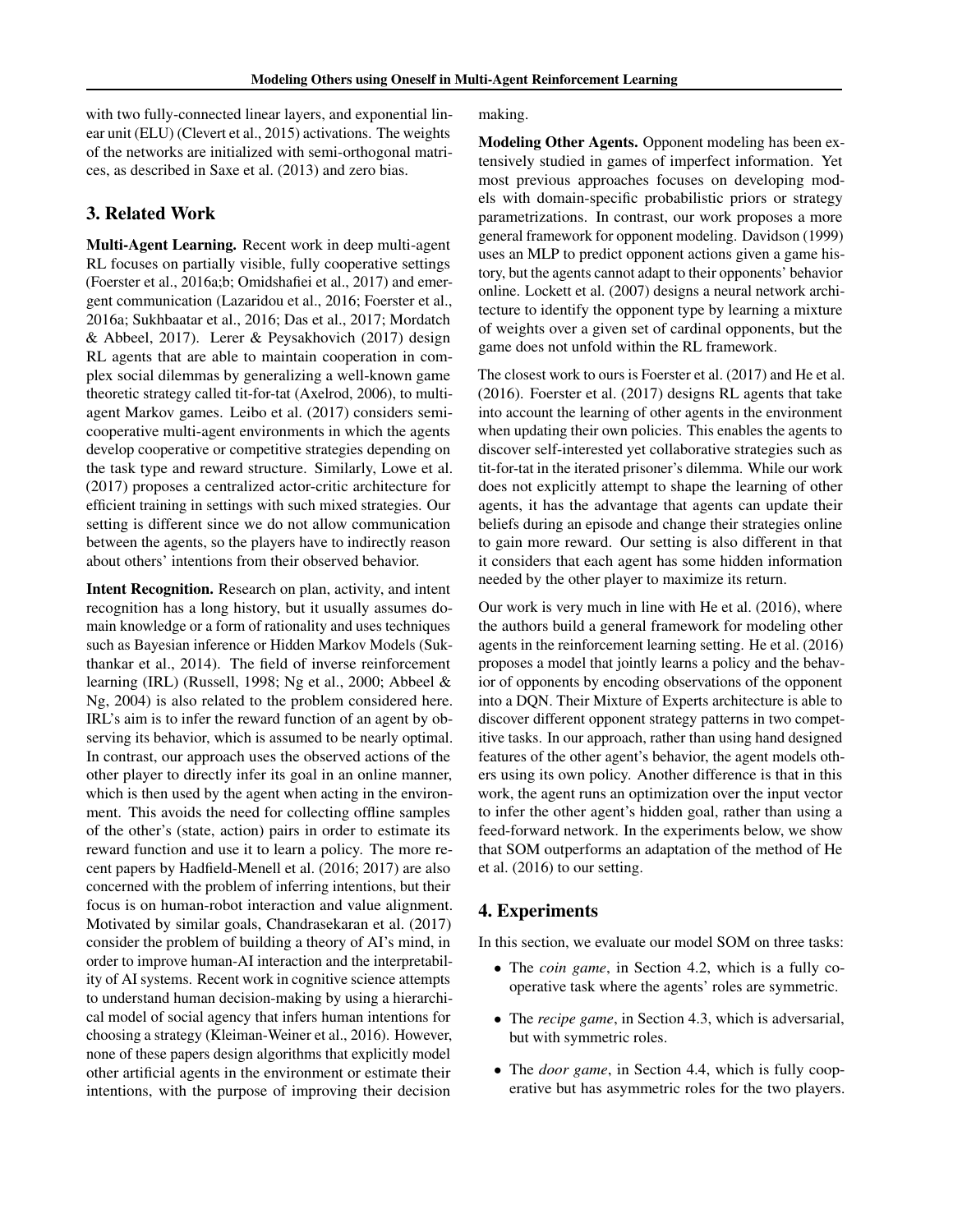We compare SOM to three other baselines and to a model that has access to the ground truth of the other agent's goal. All the tasks considered are created in the Mazebase gridworld environment (Sukhbaatar et al., 2015).

### 4.1. Baselines

TRUE-OTHER-GOAL (TOG): We provide an upper bound on the performance of our model given by a policy network which takes the other agent's **true** goal as input  $z_{other}$ , as well as the state features  $s_{self}$  and its own goal  $z_{self}$ . Since this model has direct access to the true goal of the other agent, it does not need a separate network to model the behavior of the other agent. The architecture of TOG is the same as the one of SOM's policy network, f.

NO-OTHER-MODEL (NOM): The first baseline we use only takes as inputs the observation states  $s_{self}$  and its own goal  $z_{self}$ . NOM has the same architecture as the one used for SOM's policy network,  $f_{self}$ . This baseline does not explicitly model the other agent's policy, goal, or actions.

INTEGRATED-POLICY-PREDICTOR (IPP): Starting with the architecture and inputs of NOM, we construct a stronger baseline, IPP, which has an additional final linear layer that outputs a probability distribution over the next action of the other agent. Besides the A3C loss used to train the policy of this network, we also add a cross-entropy loss to train the prediction of the other agent's action, using observations of its true actions.

SEPARATE-POLICY-PREDICTOR (SPP): He et al. (2016) propose an opponent modeling framework based on DQN. In their approach, a neural network (separate from the learned Q-network) is trained to predict the opponents actions given hand crafted state information specific to the opponent. An intermediate hidden representation from this network is given as input to the Q-network.

We adapt the model of He et al. (2016) to our setting. In particular, we use A3C instead of DQN and we do not use the task-specific features used to represent the hidden goal of the opponent.

The resulting model, SPP, consists of two *separate* networks, a policy network for deciding the agent's actions, and an opponent network for predicting the other agent's actions. The opponent network takes as input its own state observation  $s_{self}$  and goal  $z_{self}$ , and outputs a probability distribution for the action taken by the other agent at the next step, as well as its hidden (recurrent) state. As in IPP, we train the opponent policy predictor with a cross-entropy loss using the true actions of the other agent. At each step, the hidden (recurrent) state outputted by this network is taken as input by the agent's policy network, along with the observation state and its own goal. Both the policy network and the opponent policy predictor are LSTMs with the same

architecture as SOM.

In contrast to SOM, SPP does not explicitly infer the other agent's goal. Rather, it builds an implicit model of the opponent by predicting the agent's actions at each time step. In SOM, an inferred goal is given as additional input to the policy network. The analog of the inferred goal in SPP is the hidden (recurrent) state obtained from the opponent policy predictor which is given as an additional input to the policy network.

Training Details. In all our experiments, we train the agents' policies using A3C (Mnih et al., 2016) with an entropy coefficient of 0.01, a value loss coefficient of 0.5, and a discount factor of 0.99. The parameters of the agents' policies are optimized using Adam (Kingma & Ba, 2014) with  $\beta_1 = 0.9, \beta_2 = 0.999, \epsilon = 1 \times 10^{-8}$ , and weight decay 0. SGD with a learning rate of 0.1 was used for inferring the other agent's goal,  $\tilde{z}_{other}$ .

The hidden layer dimension of the policy network was 64 for the Coin and Recipe Games and 128 for the Door Game. We use a learning rate of  $1 \times 10^{-4}$  for all games and models.

The observation state  $s$  is represented by few-hot vectors indicating the locations of all the objects in the environment (including the other player). The dimension of this input state is  $1 \times nfeatures$ , where the number of features is 384, 192, and 900 for the Coin, Recipe, and Door games, respectively.

For each experiment, we trained the models using 5 different random seeds. All the results shown are for 10 optimization updates of  $\tilde{z}_{other}$  at each step in the game, unless mentioned otherwise.

#### 4.2. Coin Game.

First, we evaluate the model on a fully cooperative task, in which the agents can gain more reward when using both of their goals rather than only their own goal. So it is in the best interest of each agent to estimate the other player's goal and use that information when taking actions. The game, shown in the left diagram of Figure 4, takes place on a  $8 \times 8$ grid containing 12 coins of 3 different colors (4 coins of each color). At the beginning of each episode, the agents are randomly assigned one of the three colors. The action space consists of: go up, down, left, right, or pass. Once an agent steps on a coin, that coin disappears from the grid. The game ends after 20 steps. The reward received by both agents at the end of the game is given by the formula below:

$$
R(c_{self}, c_{other}) = (n_{C_{self}}^{self} + n_{C_{self}}^{other})^2 + (n_{C_{other}}^{self} + n_{C_{other}}^{other})^2
$$

$$
- (n_{C_{neither}}^{self} + n_{C_{neither}}^{other})^2,
$$

where  $n_{C_{self}}^{other}$  is the number of coins of the self's goal-color, which were collected by the other agents, and  $n_{C_{neither}}^{self}$  is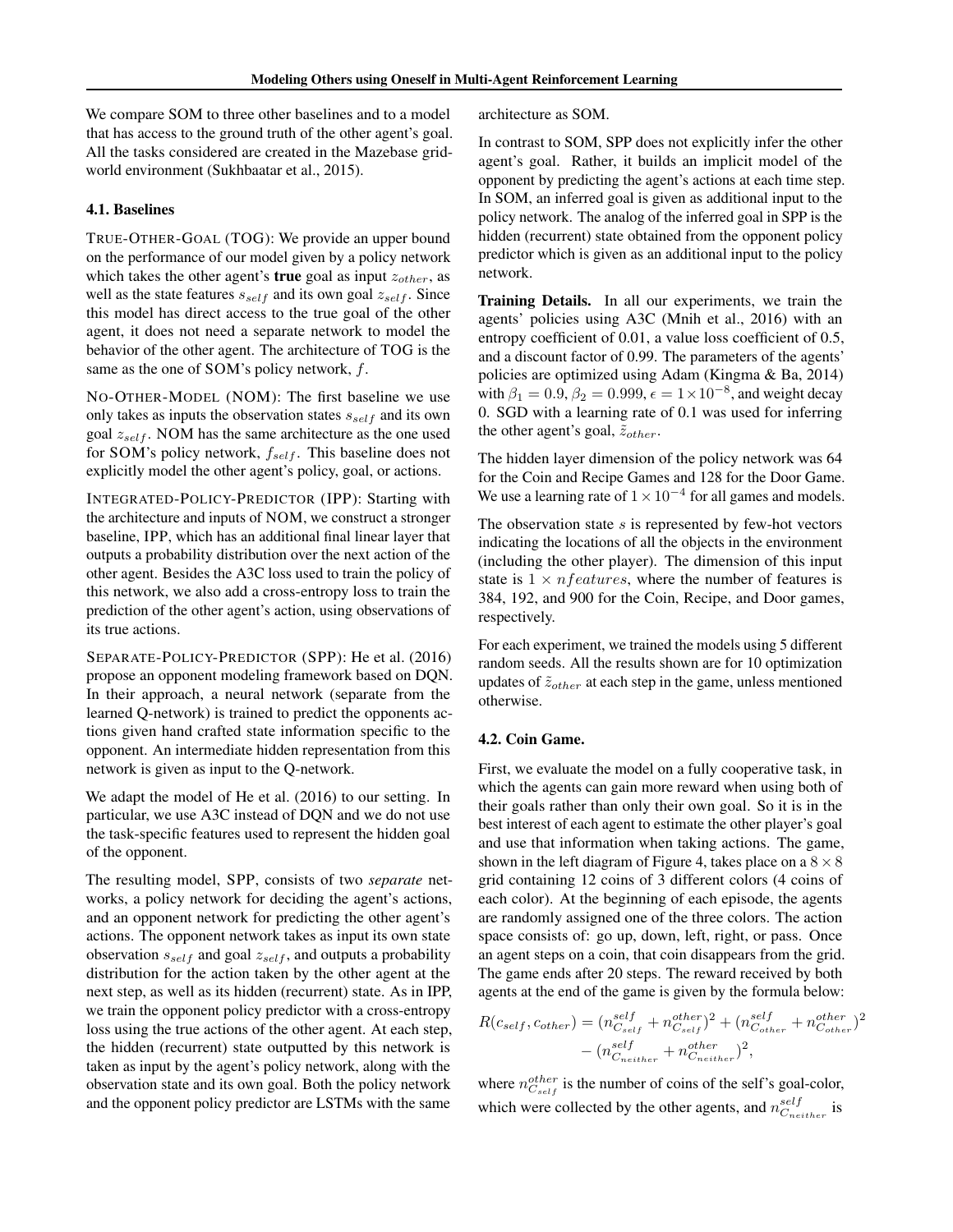

Figure 2. Coin Strategy: Average number of collected coins per episode corresponding to the color of the Self (blue), Other (red), or Neither (green) by the agents using TOG (left), SOM (center-left), NOM (center), IPP (center-right), and SPP (right). The optimal strategy is to pick up as many Self as Other coins on average, across a number of episodes, and as few Neither coinsas possible. Being able to collect more Other than Neither coins indicates that the agent is able to accurately infer the other agent's color early enough during some of the episodes and uses this information to collect more Other, instead of Neither coins, which increases its reward. The TOG model learns to collect just as many Self as Other coins, while the baseline models only learn to collect more Self coins, but cannot distinguish between the Other and Neither coins. SOM learns to collect significantly more Other coins than Neither. This shows that SOM converges to a closer-to-optimal strategy using its guess of the other's goal.

the number of coins corresponding to neither of the agents' goals, collected by the self. For the example in Figure 4, agent 1 has  $C_{self}$  = orange and  $C_{other}$  = cyan, while agent 2's  $C_{self}$  is cyan and  $C_{other}$  is orange.  $C_{neither}$  is red for both agents.

The role of the penalty for collecting coins that do not correspond to any of the agents' goals is to avoid convergence to a greedy policy in which the agents can gain a non-negligible amount of reward by collecting all the coins in their proximity, without any regard to their color.



Figure 3. Coin Performance: Average reward in the Coin game by SOM (green), TOG (blue), NOM (red), IPP (magenta), and SPP (orange). SOM performs better than all baselines.

To maximize its return, each agent needs maximize the number of collected coins of its own or its collaborator's color, and minimize the number of coins of the remaining color. Hence, when both agents are able to infer their collaborators' goals with high accuracy and as early as possible in the game, they can use that information to maximize their

shared utility.

Figure 3 shows the mean and standard deviation of the reward across 5 runs with different random seeds obtained by SOM. Our model clearly outperforms all other baselines on this task. We also show the empirical upper bound on the reward using the model which takes as input the true color assigned to the other agent.

Figure 2 analyzes the strategies of the different models by looking at the proportion of coins of each type collected by the agents. The optimal strategy is for each agent to maximize  $n_{C_{self}}^{self} + n_{C_{other}}^{self}$  and minimize  $n_{C_{neither}}^{self}$ . Due to the randomness in the initial conditions (in particular, the locations of coins in the environment), this amounts to each agent collecting an equal number of coins of its own and of the other's color on average, across a large number of episodes (i.e.  $\bar{n}_{C_{self}}^{self} = \bar{n}_{C_{other}}^{self}$ ).

Indeed, this is the strategy learned by the model with perfect information of the other agent's goal (TOG). SOM also learns to collect significantly more Other than Neither coins (although not as many as Self coins), indicating its ability to distinguish between the two types, at least during some of the episodes. This means that SOM can accurately infer the other agent's goal early enough during the episode and use that information to collect more Other Coins, thus gaining more reward than if it were only using its own goal to direct its actions.

In contrast, the agents trained with the three baseline models collect significantly more Self coins, and as many Other as Neither coins on average. This shows that they learn to use their own goal for gaining reward, but they are unable to use the hidden goal of the other agent for further increasing their returns. Even if IPP and SPP are able to predict the actions of the other player with an accuracy of about 50%, they do not learn to distinguish between the coins that would increase (Other) and those that would decrease (Neither)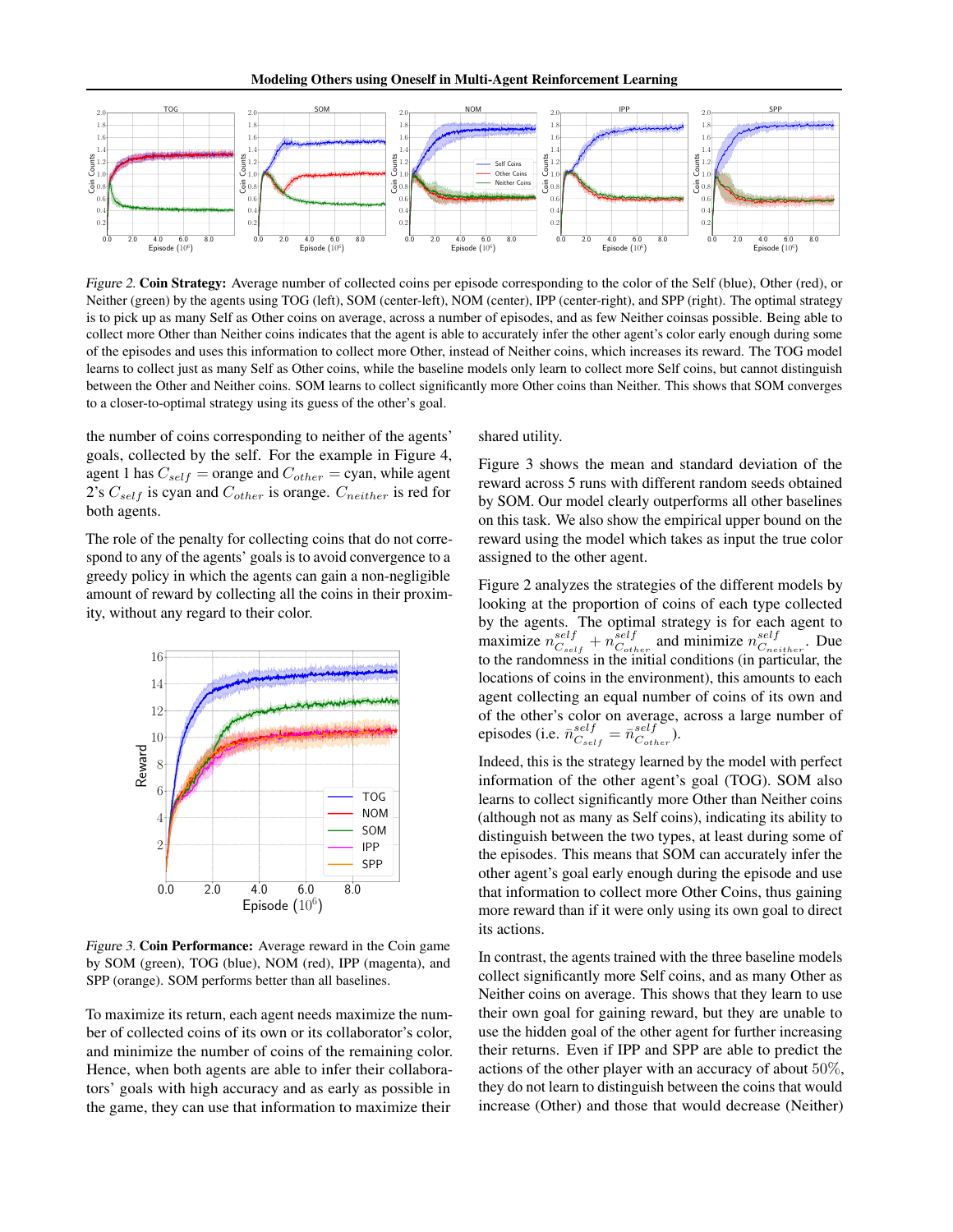their reward. This shows the weaknesses of using an implicit model of the other agent to maximize reward on certain tasks.



Figure 4. Illustration of the Coin (left), Recipe (center), and Door (right) games. Above each diagram, we show the agents' goals (not visible to one another).

### 4.3. Recipe Game.

Agents in adversarial scenarios have competing goals, so the ability of inferring the opponent's goal could better inform the agent's actions. With this motivation in mind, we evaluate our model on a game in which the agents have to craft certain compositional recipes, each containing multiple items found in the environment. The agents are given as input the names of their goal-recipes, without the corresponding components needed to make it. The resources in the environment are scarce, so only one of the agents can craft its recipe within one episode.

As illustrated in Figure 4 (center), there are 4 types of items: {sun, star, moon, lightning} and 4 recipes: {sun, sun, star}; {star, star, moon}; {moon, moon, lightning}; {lightning, lightning, sun}. The game is played in a  $4 \times 6$  grid, which contains 8 items in total, 2 of each type.

At the beginning of each episode, we randomly assign a recipe to one of the agents, and then we randomly pick a recipe for the other agent so that it has overlapping items with the recipe of the first agent. This ensures that the agents are competing for resources within each episode. At the end of the episode, each agent receives a reward of +1 for crafting its own recipe and a penalty of -0.1 for each item it picked up not needed for making its recipe.

We designed the layout of the grid so that neither agent has an initial advantage by being closer to the scarce resource. At the beginning of each episode, one of the agents starts on the left-most column of the grid, while the other one starts on the right-most column, at the same y-coordinate. Their initial y-coordinate as well as which agent starts on the left/right is randomized. Similarly, one item of each of the 4 different types is placed at random in the grid formed

by the second and third columns of the maze, from left to right. The rest of the items are placed in the forth and fifth columns, so that the symmetry with respect to the vertical axis is preserved (i.e. items of the same type are placed at the same y-coordinate, and symmetric x-coordinates).

Agents have six actions to choose from: pass, go up, down, left, right, or pick up (for picking up an item, which then disappears from the grid). The first agent to take an action is randomized. The game ends after 50 steps.

We pretrain all baselines on a version of the game which does not have overlapping recipes, in order to ensure that all the models learn to pick up the corresponding items, given a recipe as goal. All of the models learn to craft their assigned recipes  $\sim 90\%$  of the time on this simpler task. Then, we continue training the models on the adversarial task in which their recipes overlap in each episode. SOM is initialized with a pretrained NOM network.

Figure 5 shows the winning fraction for different pairs played against each other in the Recipe game. For the first 100k episodes, the models are not being trained. We can see that SOM significantly outperfroms NOM, IPP, and SPP, winning  $\sim 75 - 80\%$  of the time, while the baselines can only win  $\sim 15 - 20\%$  of the games. SPP ties against NOM, and TOG outperforms SOM by a large margin. We also played the same types of agents against each other and they all win  $\sim$  40 – 50% of the games.

#### 4.4. Door Game.

In this section, we show that on a collaborative task with asymmetric roles and multiple possible partners, the agents can learn to figure out what role they should be playing in each game based on their partners' actions.

In the Door game, two agents are located in a  $5 \times 9$  grid, with 5 goals behind 5 doors on the left wall, and 5 switches on the right wall of the grid. The game starts with the two players in random squares on the grid, except for the ones occupied by the goals, doors, or switches, as illustrated in Figure 4. Agents can take any of the five actions: go up, down, left, right or pass. An action is invalid if it moves the player outside of the border or to a square occupied by a block or closed door. Both agents receive +3 reward when either one of them steps on its goal and they are penalized -0.1 for each step they take. The game ends when one of them gets to its goal or after 22 steps. All the goals are behind doors which are open only as long as one of the agents sits on the corresponding switch for that door.

At the beginning of an episode, each of the two players is randomly selected from a pool of 5 agents and receives as input a random number from 1 to 5 corresponding to its goal. Each of the 5 agents has its own policy which gets updated at the end of each episode they play. Note that the agents'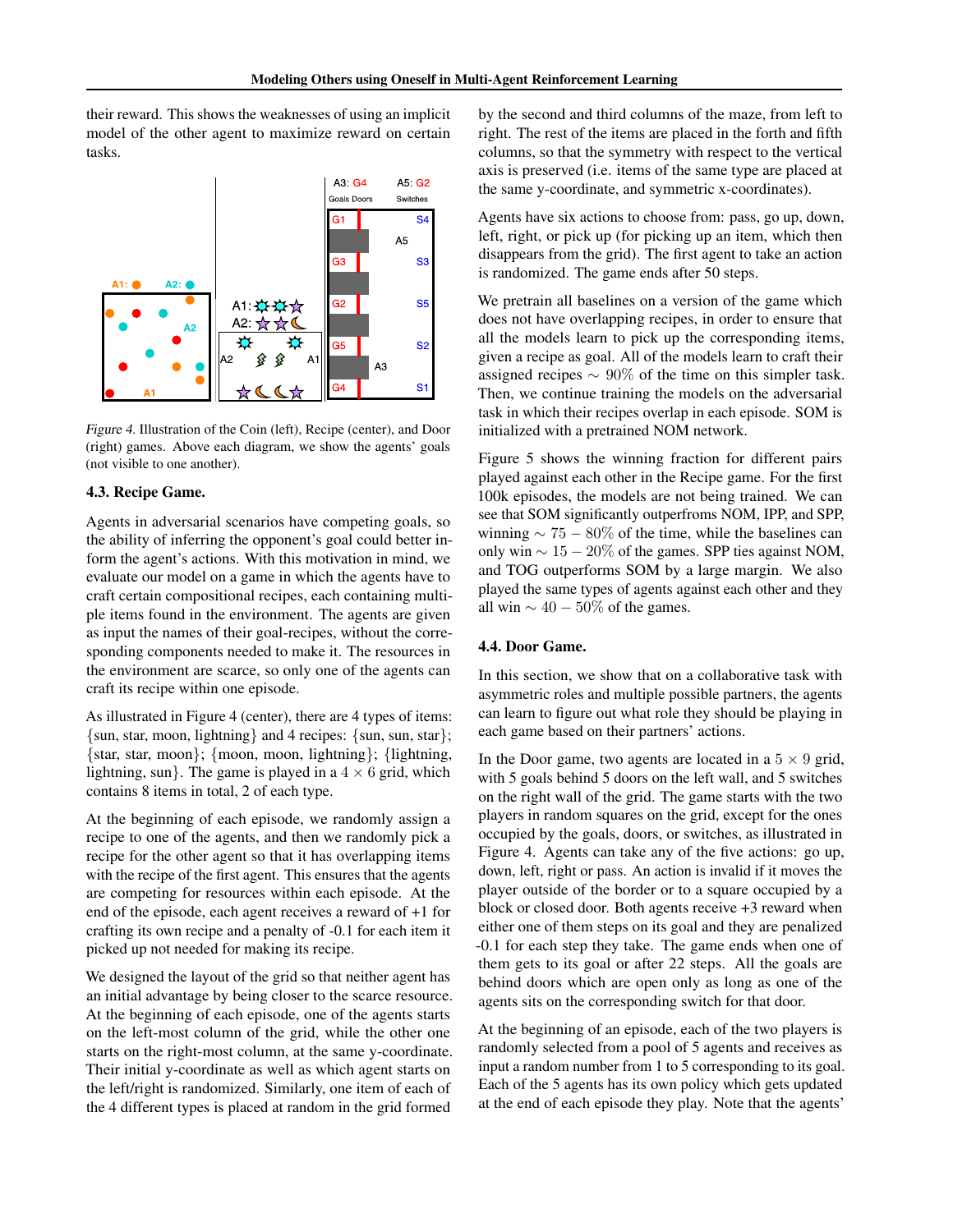

Figure 5. Recipe Performance: Average fraction of success in the Recipe game by SOM-NOM (left), SOM-IPP (center-left), SOM-SPP (center-center), SOM-TOG (center-right) NOM-SPP (right). The plots show the performance of SOM with 5 optimization updates of  $\tilde{z}_{other}$  at each step in the game.



Figure 6. Door Performance: Average fraction of success on the Door game by SOM (green), TOG (blue), NOM (red), IPP (magenta), and SPP (orange). On average, SOM performs better than all baselines.

identities are not visible (i.e. there is no indication in the state features that specifies the id's of the agents playing during a given episode). This restriction is important in order to ensure that the agents cannot gain advantage by specializing into the two roles needed to win (i.e. goal-goer and switch-puller) and identifying the specialization of the other player by simply observing its unique id.

The agents need to cooperate in order to receive reward. In contrast to our previous tasks, the two players must take different roles. In fact, the player who sits on the switch should ignore its own goal and instead infer the other's goal, while the player who goes to its goal does not need to infer the other's goal, but only use its own. In order to sit on the correct switch, an agent has to infer the other player's goal from their observed actions. The only way in which an agent can use its own policy to model the other player is if each agent learns to play both roles of the game, i.e. go to its own goal and also open its collaborator's door by sitting on the corresponding switch. Indeed, we see that the agents learn to play both roles and they are able to use their own policies to infer the other player's goals when needed.

Fig 6 shows the mean and standard deviation of the winning fraction obtained by one of the agents on the Door game. While our model is still able to outperform the three baselines, the gap between the performance of our model and that of IPP or SPP (an approximate version of (He et al., 2016)) is smaller than in the previous tasks. However, this is a more difficult task for our model since it needs the agent to learn both roles before effectively using its own policy to infer the other agent's goal. The plot shows that SOM actually performs worse than IPP and SPP during the initial part of training, before outperforming them. Nevertheless, we see that SOM training allows the agents to play both roles in an asymmetric cooperative game, and to infer the goal and role of the other player.

#### 4.5. Analyzing the goal inference

In this section we further analyze the ability of the SOM models to infer other's intended goals.



Figure 7. Inference Accuracy during Training: The mean fraction of episodes in which the agent correctly infers the other's goal for the Coin (left), Recipe (center), and Door (right) games, as a function of training epoch. The estimate of the other's goal is considered correct if it remains accurate during all the following steps in the game.

Figure 7 shows the fraction of episodes in which the goal of the other agent is correctly inferred. We consider that the goal is correctly inferred only when the estimate of the other's goal remains accurate until the end of the game, so that we avoid counting the episodes in which the agent might infer the correct goal by chance at some intermediate step in the game. In all the games, the SOM agent learns to infer the other player's goal with a mean accuracy ranging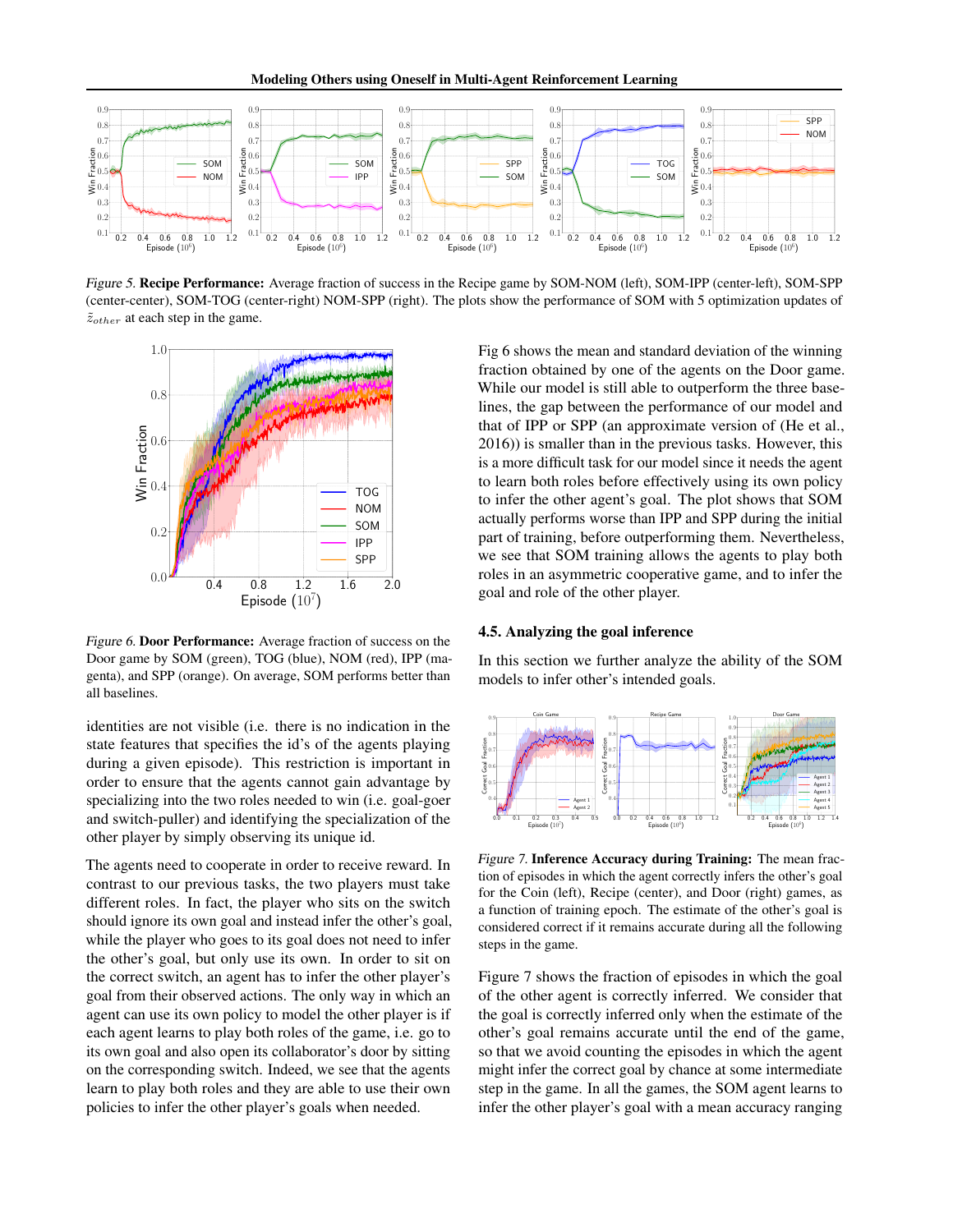from  $\sim 60 - 80\%$ . Comparing the second plot in Figure 2 with the left plot in Figure 7, one can observe that the SOM agent starts distinguishing Other from Neither coins after approximately 2M training episodes, which coincides with the time when the mean accuracy of the inferred goal converges to  $\sim$  75%. The Door Game (right) presents higher variance since the agents learn to use and infer the other's goal at different stages during training.



Figure 8. Inference Step Distribution: Cumulative distribution of the step  $t_{inf}$  at which the goal of the other player is correctly inferred (i.e.  $\tilde{z}_{other}^t = z_{other}, \forall t \geq t_{inf}$ ) for the Coin (left), Recipe (center) and Door (right) games. We define this step so that  $\tilde{z}_{other} = z_{other}$  for all the remaining steps in the game. The distribution is computed over the subset of runs in which the goal is correctly inferred before the end of the game ( $\sim 70 - 80\%$  of all runs). A total of 1000 runs with trained SOM models were used to compute this distribution.

Figure 8 shows the cumulative distribution of the step at which the goal of the other player is correctly inferred (and remains the same until the end of the game). The cumulative distribution is computed over the episodes in which the goal is correctly inferred before the end of the game. In the Coin (blue) and Recipe (red) games, 80% of the times the agent correctly infers the goal of the other, it does so in the first five steps. The distribution for the Door (green) game indicates that the agent needs more steps on average to correctly infer the goal. This explains in part why the SOM agent only slightly outperforms the SPP baseline. If the agent does not infer the other's goal early enough in the episode, it cannot efficiently use it to maximize its return.



Figure 9. Performance Variation with Number of Inference Steps: Average reward (blue) and average fraction of episodes in which the goal of the other agent is correctly inferred (red) obtained by the SOM agent as a function of the number of inference steps used for estimating the other's goal for the Coin (left), Recipe (center), and Door (right) games. The error bars represent 1 standard deviation.

Figure 9 shows how the performance of the agent varies with

the number of optimization updates performed on  $\tilde{z}_{other}$  at each step in the game. As expected, the agent's reward (blue) generally increases with the number of inference steps, as does the fraction of episodes in which the goal is correctly inferred. One should note that increasing the number of inference steps from 10 to 20 only translates into less than 0.45% performance gain, while increasing it from 1 to 5 translates into a performance gain of 6.9% on the Coin game, suggesting that there is a certain threshold above which increasing the number of inference steps will not significantly improve performance.

# 5. Discussion

Summary. In this paper, we introduced a new approach for inferring other agents' hidden goals from their behavior and using those estimates to choose actions. We demonstrated that the agents are able to estimate others' hidden goals in both cooperative and competitive settings, which enables them to converge to better policies. In the proposed tasks, using an explicit model of the other player led to better performance than simply considering the other agent as part of the environment.

Strengths. Some of the main advantages of our method are its simplicity and flexibility. This method does not require any extra parameters to model other agents in the environment, can be trained with any reinforcement learning algorithm, and can be easily integrated with any network architecture. SOM can also be adapted to settings with more than two players, since the agent can use its own policy to model the behavior of any number of agents and infer their goals. Moreover, it can be easily generalized to numerous other environments and tasks.

Limitations. Our approach is based on the assumption that the agents are identical or that their transition functions are independent and identically distributed. Hence, the framework is expected to be more suitable for symmetric games, in which the agents share a fixed set of goals and have similar abilities, and we expect a degradation of performance for asymmetric games. Our experiments confirm this observation. Another limitation of SOM is that it requires a longer training time than other baselines, since we backpropagate through the network at each step. However, their online nature is essential in adapting to the behavior of other agents in the environment.

Future Work. We plan to extend this work by evaluating the models on more complex environments and model deviations from the assumption that the players have identical policies, given a certain goal and state of the world. Another important avenue for future research is to design models that can adapt to non-stationary strategies of others in the environment, as well as to tasks with hierarchical goals.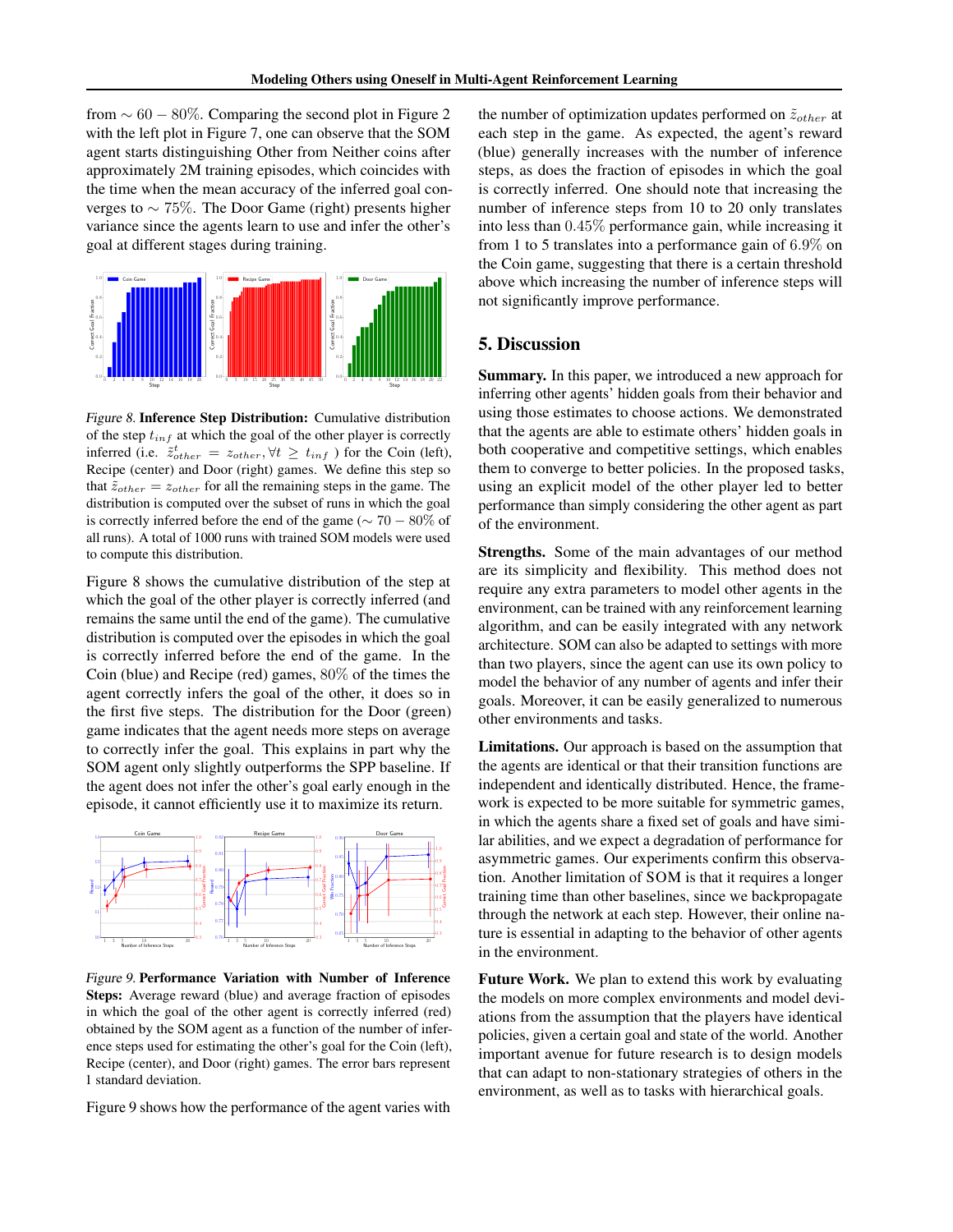# Acknowledgements

This work was partially supported by ONR grant N00014- 13-1-0646. The authors wish to thank Alex Peysakhovich and Adam Lerer for helpful discussions.

# References

- Abbeel, P. and Ng, A. Y. Apprenticeship learning via inverse reinforcement learning. In *Proceedings of the twenty-first international conference on Machine learning*, pp. 1. ACM, 2004.
- Axelrod, R. Agent-based modeling as a bridge between disciplines. *Handbook of computational economics*, 2: 1565–1584, 2006.
- Chandrasekaran, A., Yadav, D., Chattopadhyay, P., Prabhu, V., and Parikh, D. It takes two to tango: Towards theory of ai's mind. *arXiv preprint arXiv:1704.00717*, 2017.
- Clevert, D.-A., Unterthiner, T., and Hochreiter, S. Fast and accurate deep network learning by exponential linear units (elus). *arXiv preprlint arXiv:1511.07289*, 2015.
- Das, A., Kottur, S., Moura, J. M., Lee, S., and Batra, D. Learning cooperative visual dialog agents with deep reinforcement learning. *arXiv preprint arXiv:1703.06585*, 2017.
- Davidson, A. Using artificial neural networks to model opponents in texas holdem. *Unpublished manuscript*, 1999.
- Foerster, J., Assael, Y. M., de Freitas, N., and Whiteson, S. Learning to communicate with deep multi-agent reinforcement learning. In *Advances in Neural Information Processing Systems*, pp. 2137–2145, 2016a.
- Foerster, J. N., Assael, Y. M., de Freitas, N., and Whiteson, S. Learning to communicate to solve riddles with deep distributed recurrent q-networks. *arXiv preprint arXiv:1602.02672*, 2016b.
- Foerster, J. N., Chen, R. Y., Al-Shedivat, M., Whiteson, S., Abbeel, P., and Mordatch, I. Learning with opponentlearning awareness. *arXiv preprint arXiv:1709.04326*, 2017.
- Hadfield-Menell, D., Russell, S. J., Abbeel, P., and Dragan, A. Cooperative inverse reinforcement learning. In *Advances in neural information processing systems*, pp. 3909–3917, 2016.
- Hadfield-Menell, D., Milli, S., Abbeel, P., Russell, S. J., and Dragan, A. Inverse reward design. In *Advances in Neural Information Processing Systems*, pp. 6768–6777, 2017.
- He, H., Boyd-Graber, J., Kwok, K., and Daumé III, H. Opponent modeling in deep reinforcement learning. In *Proceedings of The 33rd International Conference on Machine Learning*, pp. 1804–1813, 2016.
- Hochreiter, S. and Schmidhuber, J. Long short-term memory. *Neural computation*, 9(8):1735–1780, 1997.
- Jang, E., Gu, S., and Poole, B. Categorical reparameterization with gumbel-softmax. *arXiv preprint arXiv:1611.01144*, 2016.
- Kingma, D. and Ba, J. Adam: A method for stochastic optimization. *arXiv preprint arXiv:1412.6980*, 2014.
- Kleiman-Weiner, M., Ho, M. K., Austerweil, J. L., Littman, M. L., and Tenenbaum, J. B. Coordinate to cooperate or compete: abstract goals and joint intentions in social interaction. In *COGSCI*, 2016.
- Lazaridou, A., Peysakhovich, A., and Baroni, M. Multiagent cooperation and the emergence of (natural) language. *arXiv preprint arXiv:1612.07182*, 2016.
- Leibo, J. Z., Zambaldi, V., Lanctot, M., Marecki, J., and Graepel, T. Multi-agent reinforcement learning in sequential social dilemmas. In *Proceedings of the 16th Conference on Autonomous Agents and MultiAgent Systems*, pp. 464–473. International Foundation for Autonomous Agents and Multiagent Systems, 2017.
- Lerer, A. and Peysakhovich, A. Maintaining cooperation in complex social dilemmas using deep reinforcement learning. *arXiv preprint arXiv:1707.01068*, 2017.
- Lockett, A. J., Chen, C. L., and Miikkulainen, R. Evolving explicit opponent models in game playing. In *Proceedings of the 9th annual conference on Genetic and evolutionary computation*, pp. 2106–2113. ACM, 2007.
- Lowe, R., Wu, Y., Tamar, A., Harb, J., Abbeel, P., and Mordatch, I. Multi-agent actor-critic for mixed cooperative-competitive environments. *arXiv preprint arXiv:1706.02275*, 2017.
- Maddison, C. J., Mnih, A., and Teh, Y. W. The concrete distribution: A continuous relaxation of discrete random variables. *arXiv preprint arXiv:1611.00712*, 2016.
- Mnih, V., Badia, A. P., Mirza, M., Graves, A., Lillicrap, T., Harley, T., Silver, D., and Kavukcuoglu, K. Asynchronous methods for deep reinforcement learning. In *International Conference on Machine Learning*, pp. 1928– 1937, 2016.
- Mordatch, I. and Abbeel, P. Emergence of grounded compositional language in multi-agent populations. *arXiv preprint arXiv:1703.04908*, 2017.